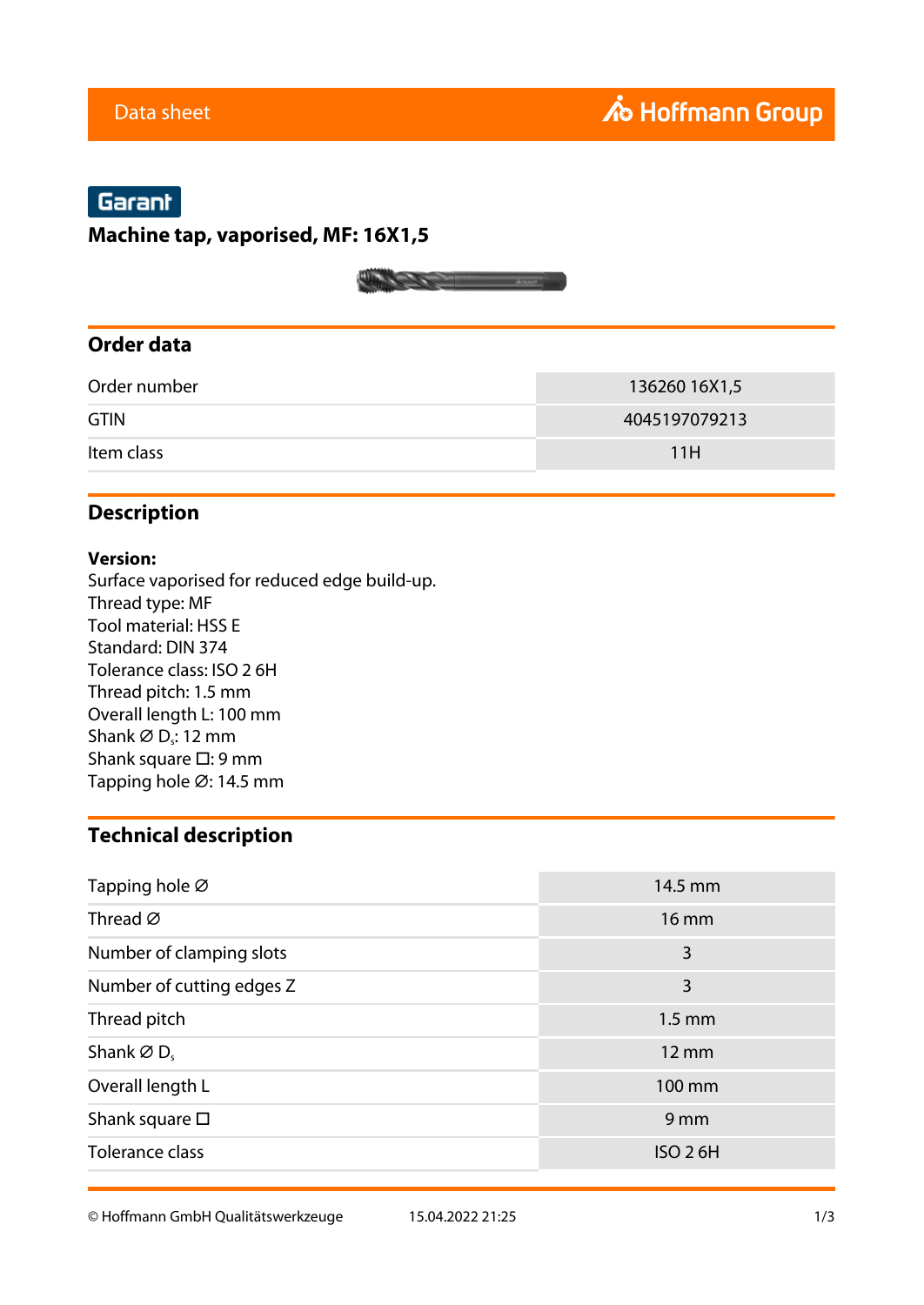| <b>Tool material</b>                                          | HSS <sub>E</sub>                          |  |
|---------------------------------------------------------------|-------------------------------------------|--|
| Standard                                                      | <b>DIN 374</b>                            |  |
| Thread depth                                                  | 32 mm                                     |  |
| Thread type                                                   | <b>MF</b>                                 |  |
| Thread size                                                   | $M16\times1.5$                            |  |
| Coating                                                       | vaporised                                 |  |
| Flank angle                                                   | 60°                                       |  |
| Thread standard<br><b>DIN 13</b>                              |                                           |  |
| Taper lead form                                               | $\mathsf{C}$                              |  |
| Helix angle                                                   | 40°                                       |  |
| Shank                                                         | Plain shank with h9                       |  |
| Through-coolant                                               | no                                        |  |
| Application for type of drilling<br>up to 3×D for blind holes |                                           |  |
| Cutting direction                                             | right-hand                                |  |
| Type of threading tool                                        | Machine tap for<br>conventional machining |  |
| Colour ring                                                   | without                                   |  |
| Type of product                                               | Tap                                       |  |

# **User data**

|                               | <b>Suitability</b>                           | $\mathbf{V}_c$     | <b>ISO</b> code |
|-------------------------------|----------------------------------------------|--------------------|-----------------|
| Aluminium (short<br>chipping) | suitable only under<br>restricted conditions | 13 m/min           | N               |
| Steel < 500 $N/mm^2$          | suitable                                     | $15 \text{ m/min}$ | P               |
| Steel < 750 $N/mm2$           | suitable                                     | $15 \text{ m/min}$ | P               |
| Steel < 900 $N/mm^2$          | suitable                                     | $15 \text{ m/min}$ | P               |
| GG(G)                         | suitable only under<br>restricted conditions | 9 m/min            | K               |
| CuZn                          | suitable only under<br>restricted conditions | 13 m/min           | N               |